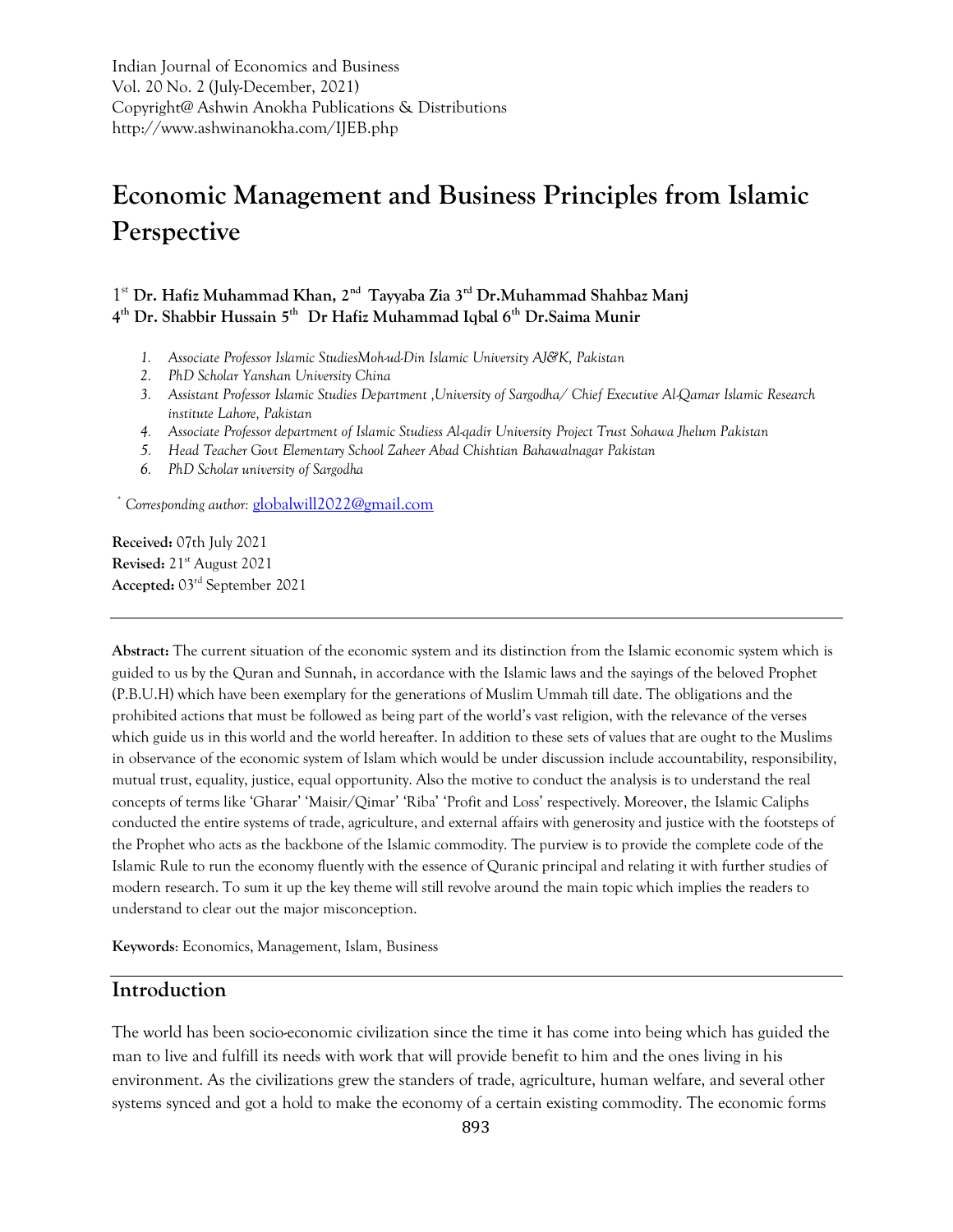have been a part of the globular system as it is an existing phenomenon to spend a peaceful life. The dark ages are cruel to be discussed here as there were a lot of dealings going on within that era which led to unfortunate results, rather being fruitful for the individual of certain communities under religions like Buddhism, Judaism, and Christianity. Fraud, looting, gambling, snatching, injustice, inequality in easy words all non-ethical acts were practiced without keeping a check over it.

As the years passed by the emergence of Islam, the religion became a dominant aspect of reign with the guidance of the holy book and the actions of the exemplary personality prophet (P.B.U.H). Holy Prophet (P.B.U.H) was the ultimate source who brought the people on the right path with a clear insight of the Islamic ways and ideas. To my way of thinking it was an era of revolution from the dark to a whole evolved state of harmony, which led mankind to live their life as directed by the teaching of Islam and Sunnah. The word 'complete code' refers to cover all the versatile yet prominent areas of the existing problem, bringing it to tranquility. As Islam doesn't dare to leave the tiniest matter of dispute or inconvenience, likely it never even failed to provide the slightest details about running an economy and dealing with the right and wrong handling of a sovereign state.

The question here arises that what is the Islamic Economic system? Why is it so important to follow? And does these imply the current economic systems of our country? To answer initially we need to know what the Islamic economy is and how does the Islamic economic system work. The economy is the situation of a certain country by which its production, consumption of goods and services and supply of money is calculated keeping in view the GPA and GNP. Same as this Islamic Economic system occurs when the economic principles that guide its work, influenced or restricted by the teachings of Islam, which is sourced from the Quran Sunnah as developed by human beings. It is important to note that there are certain characters of the Islamic Economic System which are to keep in mind while proceeding the introduction any further which are as described below

## • Ownership of Property

This refers to wealth, property, possessions. The absolute owner of the property is Allah, the creator of everything. Manas 'Khalifa' and 'abd' have relative and conditional ownership, urbanization for the betterment of mankind there are shares for others as well.

## **Incentives**

Refers to 'Riba' that is the interest/excess money which is taken from the borrower.

## Decision Making

Ending the concept of inequality and injustice, making the right decision in accordance to Islamic ways.

## Coordination Mechanism

According to the coordination mechanism we need to consult the Islamic Scholars and Islamic Experts for the coordination process on how to exert several processes caring them out into a special manner.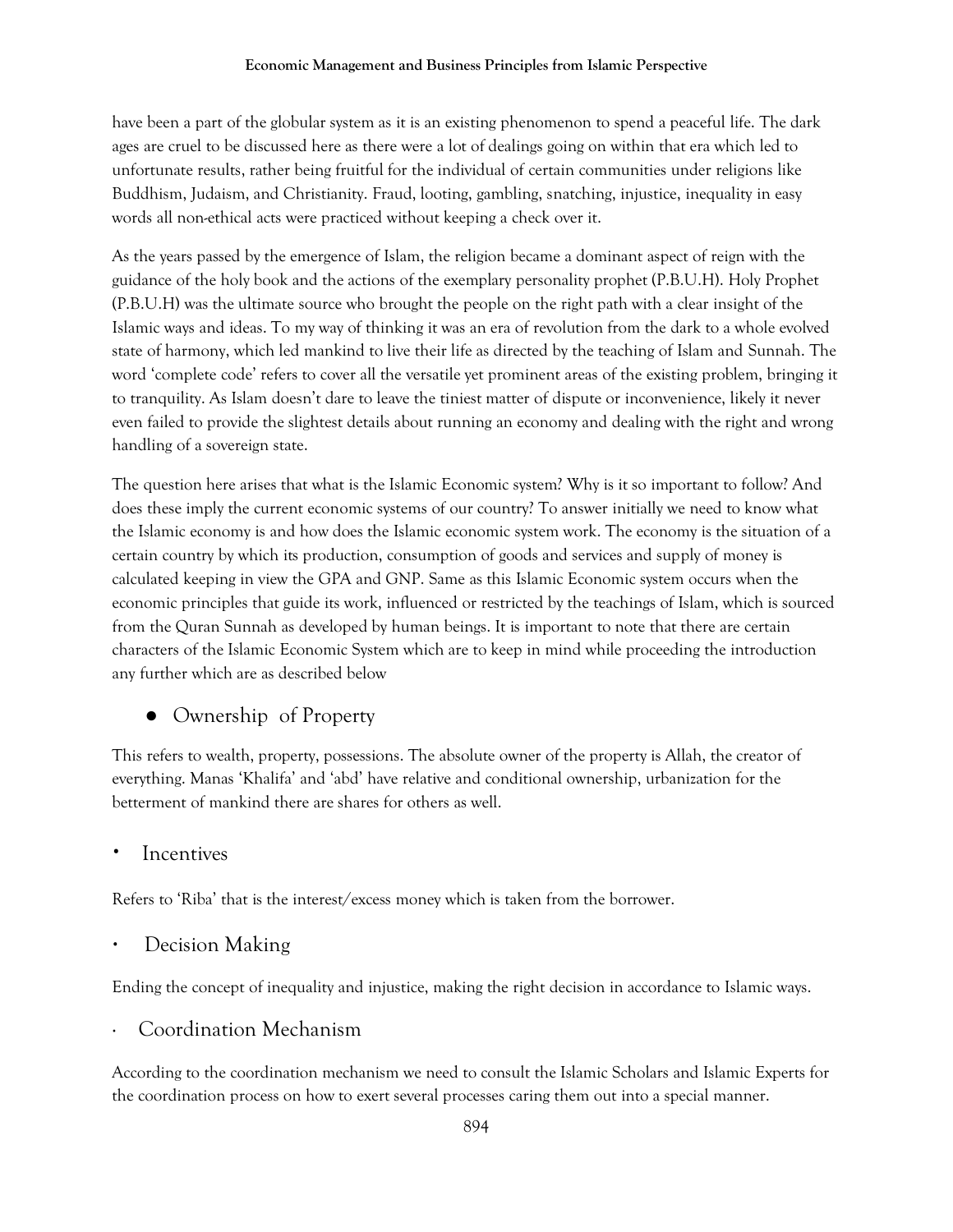### · Role of Government

The last thing implies to the government of the specific Islamic countries that it has to turn its gates as guidance of the Quran and its teachings.

Although every individual has a right to seek his economic well-being, Islam makes a complete distinction between what is lawful and what is not in the pursuit of economic activity. Broadly, Islam forbids all forms of economic activities, which are morally or socially injurious. The particulars as to what is considered morally or socially injurious vary from the secular capitalistic system. It comes to no surprise that Islam recognizes, the ownership of legitimacy acquired wealth, the individual is obligated to spend his wealth judiciously and not to hoard it, keep it idle or squander it. The individual may retain surplus wealth, Islam seeks to reduce the margin of this surplus for the well-being of the community as a whole. It seeks to prevent the accumulation of wealth in few hands to the determent of the society as a whole through its laws of inheritance.

Regarding it, the aims at social justice without inhabiting individual enterprise beyond the point where it becomes not only collectively injurious but also individually self-destructive. To crown all up we can say that Islamic Economic System is indeed the best and authentic to be followed and implies accordingly into our life's as a sign of trumpet because it helps us to stay away for 'Shirk' which we should refrain. Moreover, the further can be explained in the research providing shreds of evidence that no matter it remains an excellent method to run a successful economy.

# **Islamic Methodology**

The research that is conducted related to the topic is quite vast and versatile as many concepts have open edges that give birth to several branches of ideologies and schools of thought as it is related to the religion Islam. Islam is a beautiful morality against which many voices have been raised, however, were left speechless because of its accuracy and validity. As being a reliable believer to my best guess Islam remains in the roots of the entire Muslim Ummah as directed by the prophet (P.B.U.H).

The basis here revolves around the main theme that supports the given research topic Economic system in Islam which is one way or the other an entirely contemporary outlook. There's an outright discussion of what is lawful and what isn't which will be further expanded in the given analysis. To peruse, initially, I would start by dividing the Economic System of Islam into its basic components that are interpreted by the Holy Quran. Equality and justice, property rights and concept of ownership, the prohibition of interest, Prohibition of Maisir/Qimar, the divinity of promises and trusts, economic activity to create additional wealth for oneself and community at large, lawful wealth collection are some of the core sections of the Economic system of Islam that have been analyzed with effort.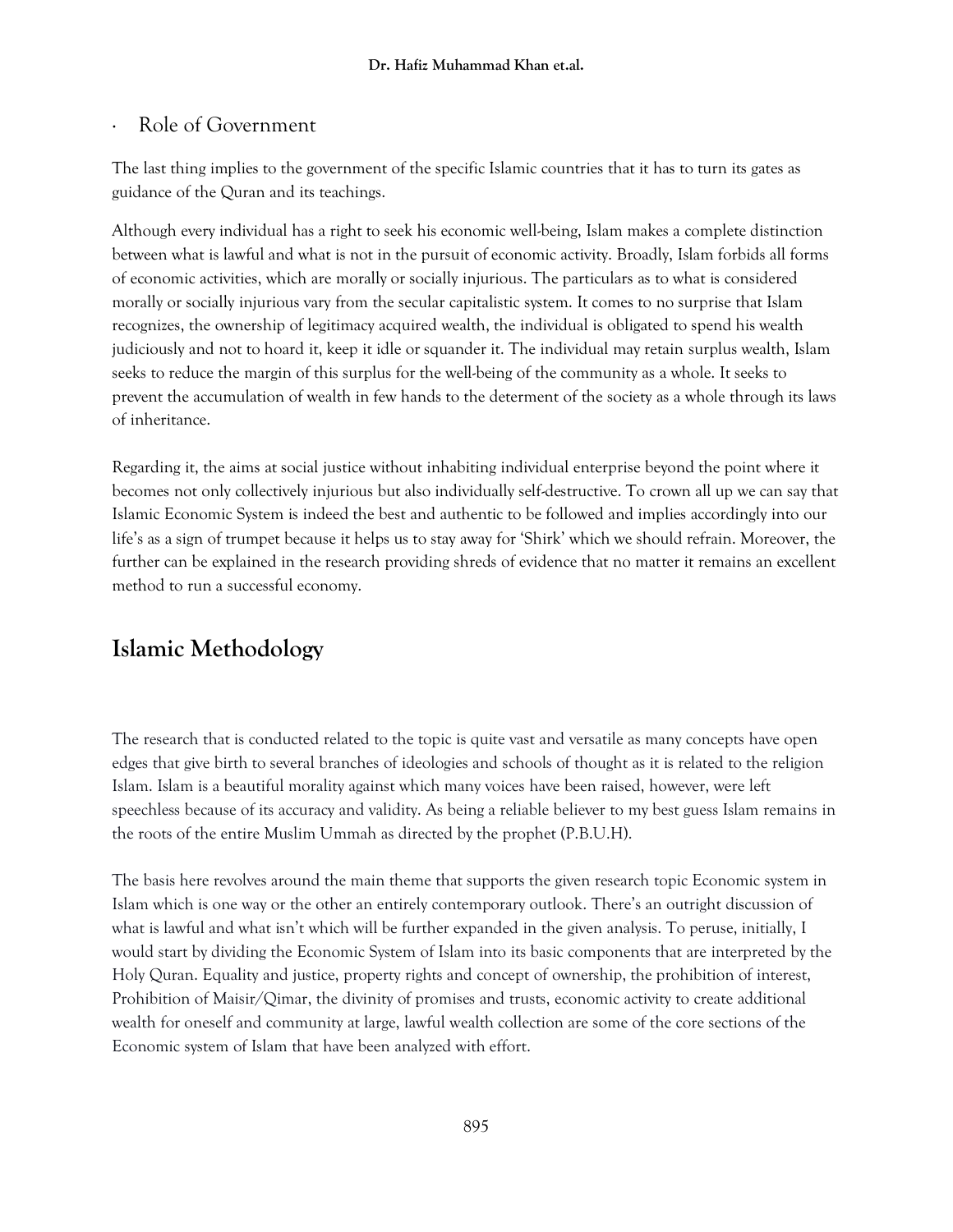Talking about the first core section that is quality and justice it the basic right of every human being that exists, land, labor and capital, the right to be heard, right to safety, education, satisfaction, and basic needs are counted in it as a whole. It is obligatory on the rulers of the time to ensure the social-economic rights of individuals are respected and fulfilled. For instance, the life of Prophet (P.B.U.H) and his companions has been a code of equality and justice in each step they took in their life whether it was a person dealing with or the regular affair related to the economy or leadership they remained truthful in all possible ways. In the last sermon of the Beloved prophet he mentioned

*'All mankind is from Adam and Eve, an Arab has no superiority over non-Arab or a non-Arab has any superiority over Arab, also a white has no superiority over black nor a black has any superiority over a white except by pity or good action'*

Economic injustice and economic injustice have been the causes of war and human chaos. Selfishness and fear make the powerful uncomfortable, who in return stops the basic rights of the weak to remain in control. Moreover, it is mention in the Holy Quran that Allah may forgive individuals for the unfulfilling of his obligations to him however he won't forgive them for the unfulfilling of human obligations that are a 'Farad' on the Muslim Ummah.

The property rights and concept of ownership is another basis of the Islamic economic system. All the Muslims that God almighty is the real and the ultimate owner of the property on this planet and man as his pontifical is entrusted with the property, which man must use according to his instructions. Thus, ownership of the private property (land, labor, capital) by man is subject to the sovereignty of God Almighty, and man will be accountable for its use on the final day. This belief sets us apart from the other two common economic systems, where individuals are considered either directly as owners of all private property or collectively as owners of all property

Third and the most essential is the Riba means excess, boom, or addition. From a Shariah point of view, it is able to be interpreted as: an excess reimbursement or unjustified go back in a lending, borrowing, or sale transaction. The most common instance is taking a mortgage from a conventional bank: the bank offers a loan, and the borrower repays the money at a later date with a percentage increase over the unique amount.

But riba is not constrained to a boom in a mortgage contract. that's imposed because of deferment of time in payment. The Quran does no longer specify any particular sort of riba. However, Muslim scholars have explained two sorts of riba primarily based on trendy texts of the Quran and some of Ahadith (sayings) of the Prophet Muhammad ...

There are two varieties of riba: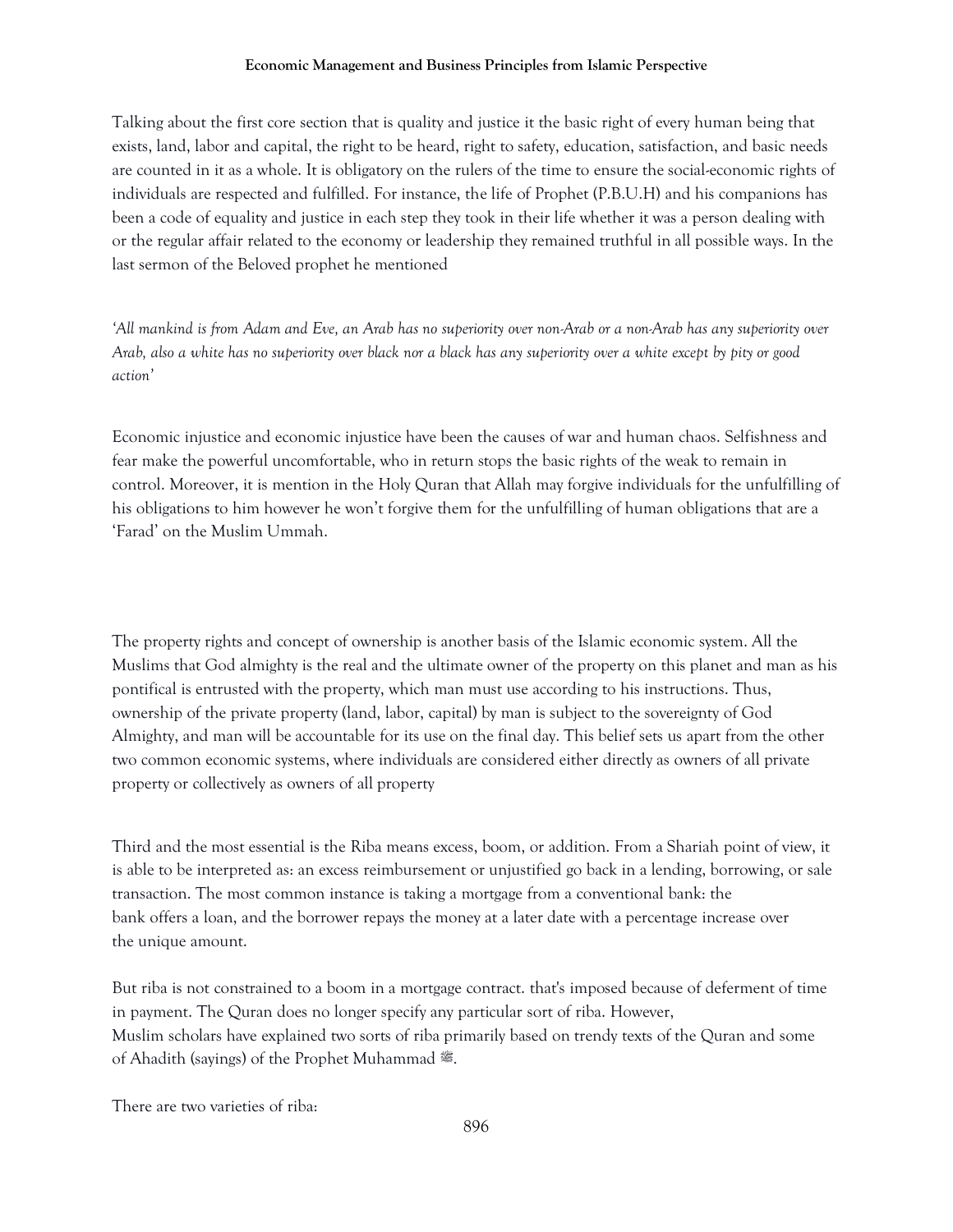- riba in loan contract (Riba al-Nasiyah)
- riba in sale or trade contract (Riba al-Fadl)

Not just Islam but all other religions prohibit Riba from strictly oppressing it. It has been mentioned in the Holy Quran several times

*'All deprives Riba of all blessing but blesses charity. He loves not the ungrateful sinner'<sup>1</sup>*

*'That which you give as Riba to increase people's wealth increases not with Allah, but that which you give in charity, seeking the goodwill of Allah multiples the manifold'<sup>2</sup>*

*'If you do not do so, then take notes of war from Allah and his Messenger. But if you repent you can have your principal. Neither should you commit injustice nor should you be subjected to it'* <sup>3</sup>

## Riba in the loan agreement (riba al-nasiyah)

This is the commonly understood kind of riba. It's a boom in fee from a borrower to a lender over the authentic loan quantity charged with the aid of the lender because of postponing in time of payment. Note that this sort of riba handiest applies to a loan, no longer a credit score sale (greater in this later).

It does no longer matter whether the increase over the loan amount is fixed at the beginning of the contract, or the cease of the settlement if the borrower did not pay (within the case of default). Any predetermined or pre-agreed growth or any extra quantity over the unique loan amount charged by way of the lender is taken into consideration riba. This could encompass, for example, if the borrower presented to pay an increase over the loan amount as a circumstance for repaying the mortgage because the increase is pre-agreed as a situation of the loan. This form of riba is called riba al-Quran because the Quran has specifically prohibited this form of riba. After all, it was generally practiced in Arab society at that time.

# Optional Gift in Repayment Allowed

What if a borrower repays the money, however, desires to thank the lender through providing some gift? Is this allowed? Yes!

 $\overline{\phantom{a}}$ 

<sup>1</sup> AYAH al-Baqarah 2:276

<sup>2</sup> Surah al-Rum 30:39

<sup>3</sup> AYAH al-Baqarah 2:279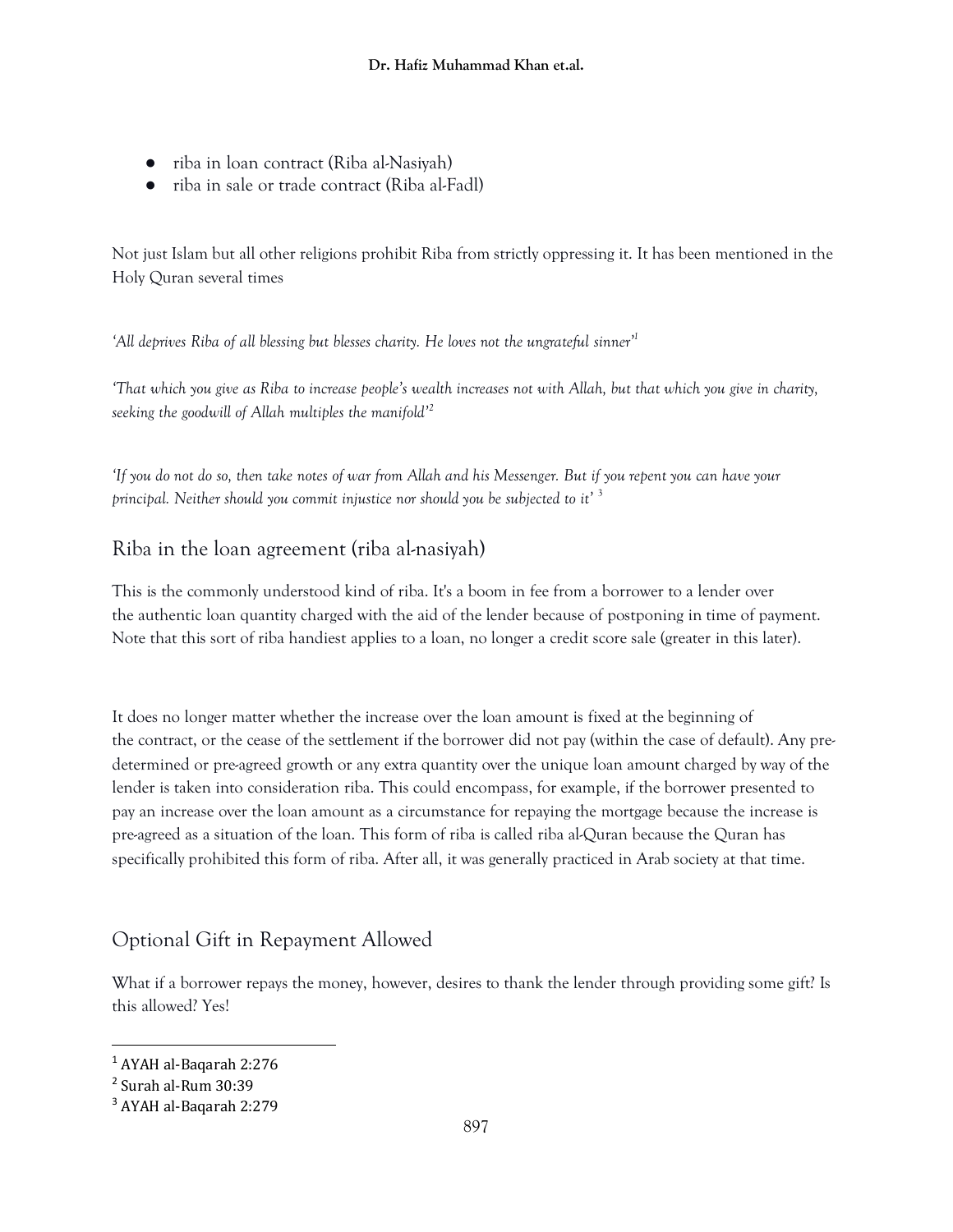The key difference right here is that an optional present or increase paid by the borrower have to now not be pre-agreed and should not be stipulated by means of the lender. Something popping out of the goodwill of the borrower to expose their gratitude is allowed, and is even recorded in a hadith:

Narrated Jabir bin Abdullah: "*I went to the Prophet while he was inside the Mosque. After the Prophet instructed me to pray two Rakat, he repaid me the debt he owed me and gave me a more quantity*." [Sahih Bukhari]

# Commonplace Examples of Riba al-Quran

Here's a shortlist of just a few examples you may have heard of. All of these kinds of products and contracts consist of riba and are labeled as haram or no longer permissible for Islamic finance:

- Credit playing cards (note: debit playing cards are OK)
- Home mortgage
- $\bullet$  Car/car loan
- Personal mortgage from a traditional bank
- Bank certificate of deposit ("CD")
- Capital marketplace bonds
- US Government Savings Bonds
- Riba in sale contract (riba al-fadl)
- This one isn't always as obvious as riba in a loan. It can take place in a sale or alternate transaction of a commodity. Note that this form of riba simplest applies to commodities; things like dates, barley, rice, wheat, oil, sugar, cotton, etc...

If two human beings change the equal commodity however in unequal amounts, the greater would be riba. This form of Riba is also called Riba al-Hadith in the literature of scholars because it isn't always directly mentioned via the Quran. The Prophet (.) has classified it as riba in the following hadith:

"Gold for gold, silver for silver, wheat for wheat, barley for barley, a date for date, salt for salt, have to be identical on both aspects and hand to hand, whoever pays more or demands extra (on either side) indulges in Riba" [Sahih Muslim].

According to this hadith, two essential standards qualify a sale as having riba: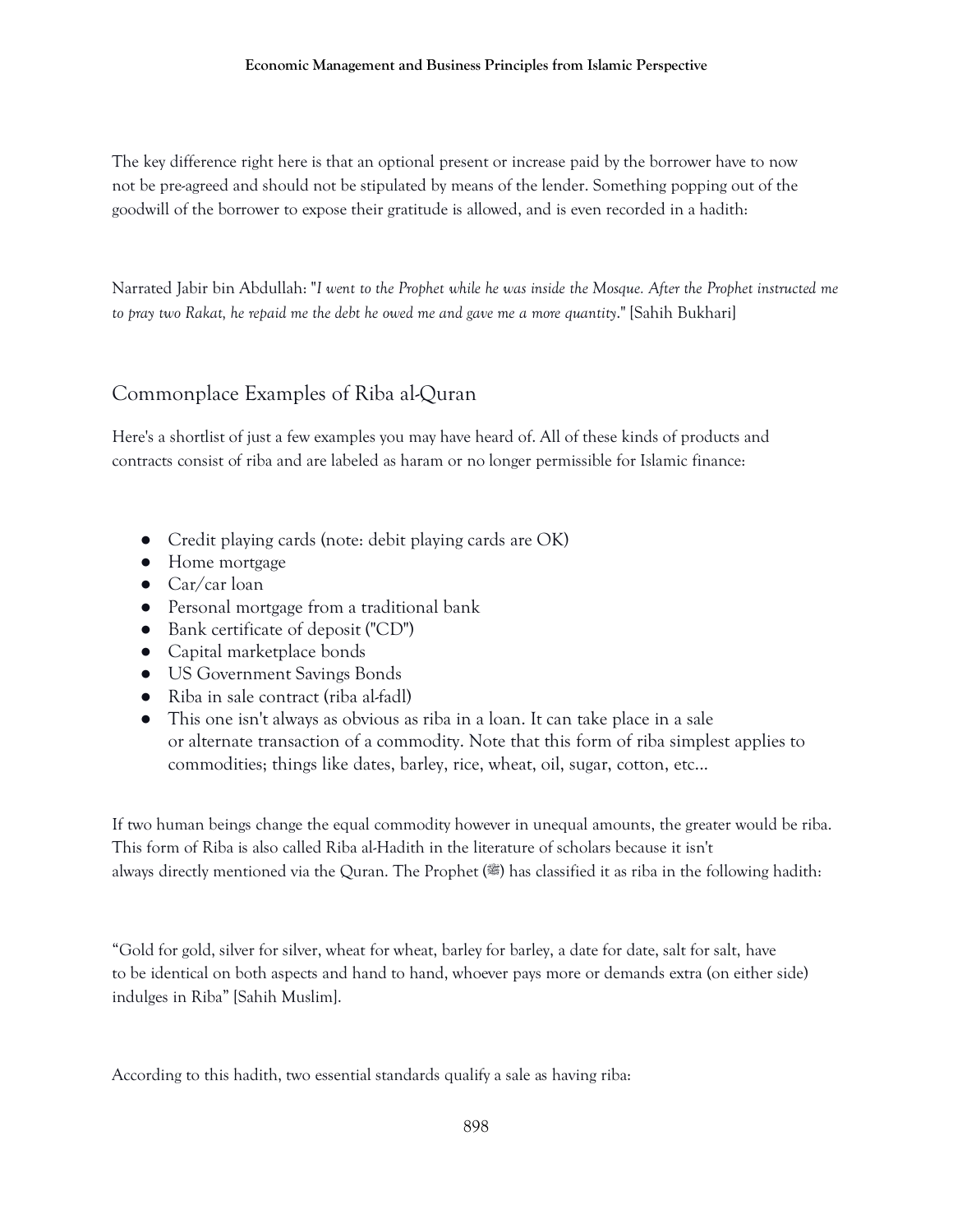# Delay in time or deferment of the trade of commodities

To summarize, whilst comparable commodities are exchanged with every other, the subsequent regulations ought to be found strictly. Otherwise, the transaction has riba.

# Rule of Exchanging Counter Values

First: the commodities should be exchanged on spot, that means at an identical time. If one of the commodities is delayed, then it becomes Riba. For example, if you supply your pal 1 kilogram of dates today, and he gives you 1 kilogram of dates tomorrow, then this transaction isn't always valid. You must exchange the dates together on the same day.

Second: similar commodities have to be the same in quantity. For example, if a person exchanges wheat for wheat or salt for salt, it needs to be identical, for instance, 1 kg for 1 kg. Note that this simplest applies in case you are replacing the same commodity; this could no longer practice exchanging wheat for salt. The policies of riba differ when different objects are exchanged. The details may be seen in the classical books of scholars.

Even on the occasion of Hajj Prophet (P.B.U.H) canceled all the outstanding Riba on the behalf of his Uncle Abbas. Prophet (P.B.U.H) rigorously guided the policy of profit and loss mode of finance in the Islamic Economic System where he clearly stated that profit must be shared on already arranged ratio, not as a percentage of profits nor as a fixed amount.

The Arabic word Gharar is a reasonably broad idea that means deceit, risk, fraud, uncertainty or hazard that might cause destruction or loss. Gharar in Islam refers to any transaction of probable objects whose life or description is not certain, because of lack of records and expertise of the remaining final results of the settlement or the character and quality of the situation depend on it. For example, the Prophet (PBUH) has forbidden the purchase of the unborn animal inside the mother's womb, the sale of the milk in the udder without measurement, the purchase of spoils of warfare previous to distribution, the purchase of charities before their receipt, and the purchase of the trap of a diver.

# Example 1: A Single Contract with Two Sales

Gharar: Buyer accepts the offer, but without specifying the price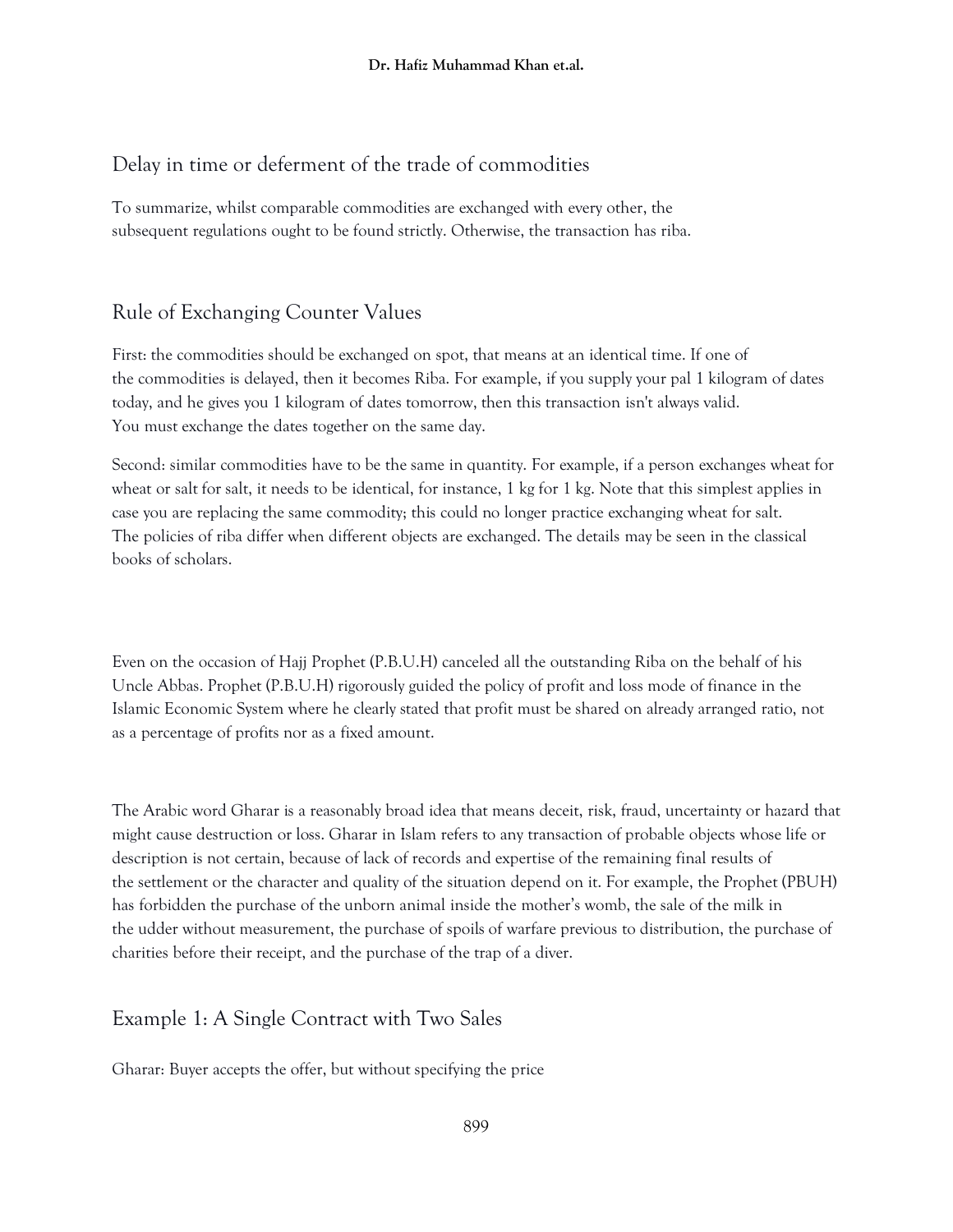Acceptable Gharar: If the sale isn't always binding, then some scholars (e.g. Malaki) accept that this shape of gharar is permissible.

# Example 2: Arbun / Option Sale

Gharar: Buyer makes a downpayment and has the right, however no longer the obligation to buy the product / service.

Acceptable Gharar: Many sharia scholars word that arbun is an acceptable shape of gharar, provided two conditions are met: a) conditions outlined and agreed from the outset; b) the shape is necessary, without a other opportunity available.

### Example 3: Conditional Sale

Gharar: the sale is made conditional on another uncertain event (e.g. I will buy you vehicle, if I promote my vehicle first).

Acceptable Gharar: Ibn Taymiyah notes that this form of sale is acceptable furnished each parties benefit and it does no longer contradict the Qu'ran or Sunnah.

Islam has simply forbidden all commercial enterprise transactions, which results in exploitation and injustice in any shape to any of the parties of an agreement. It seeks to protect the distinct events from deceit and ignorance by using forbidding Gharar in any commercial trade contracts that aren't free from hazard, threat or speculation about the crucial elements in the transaction to either birthday celebration, or uncertainty of the potential of one celebration to honor its rights and obligations. It requires that all Islamic monetary and business transactions have to be primarily based on transparency, accuracy, and disclosure of all necessary records so that no one birthday celebration has advantages over the opposite birthday celebration.

The rationale behind the prohibition of Gharar is to make sure the complete consent and pleasure of the parties in an agreement. Full consent can only be performed in complete disclosure and transparency and via ideal knowledge from contracting events of the counter values meant to be exchanged. The prohibition of Gharar protects towards unexpected losses and the viable disagreements concerning features or incompleteness of facts.

Instead, the Shari'ah promotes the precept of profit-loss sharing between banks and entrepreneurs as a technique to inspire the spirit of brotherhood and cooperation in business relationships. Mutual threatsharing could assist soaking up the burden of loss via sharing it equitably among all parties.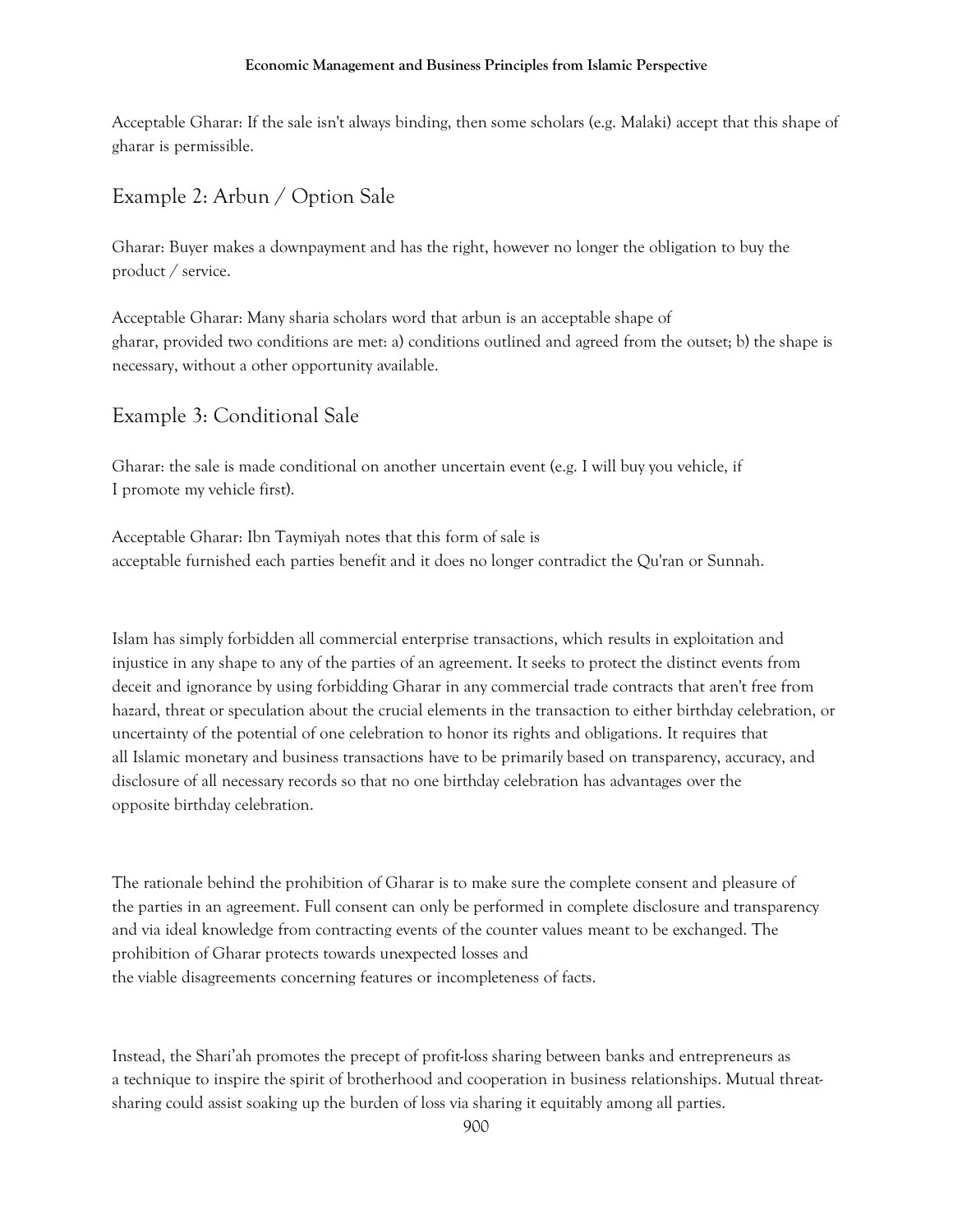#### **Dr. Hafiz Muhammad Khan et.al.**

However, risk and uncertainty are conditioned using sufficient adequacy and accuracy of statistics to make reasonable estimates of the outcomes. Tolerable hazards and uncertainties cannot exist in contractual obligations.

Islam has also categorically and firmly prohibited all forms of gambling. Maysir and Qimar are types of gambling transactions that are taken into consideration as totally inequitable in Islam. Maysir refers to the smooth acquisition of wealth through risk, whether or not or no longer it deprives the alternative's right. Qimar manner the game of risk in which one profits at the price of others.

Even though gambling consists in a form of speculation and that there should no longer be any region for business operations in Islam as it is in simple terms speculative. The prohibited hypothesis beneath the Shari'ah is not that, which is based on the analysis of lots of monetary and monetary facts and which involves the funding of assets, talents, and labor. Rather, it's far one regarding a handy gain similar to a gambling scheme or activity. This is because the customer is engaged in a transaction geared toward making earnings through trading and not thru cheating appropriation of the belongings of others.

'Satan intends to excite enmity and hatred among you with intoxications and gambling, and hinder you from the remembrance of Allah, and from prayer well yet not then abstain?'<sup>4</sup>

Coming towards the devotion of promise and trust it remains the key target on any relationship which includes the timely fulfillment of promises, which then creates trust in a relationship. It is the contact that is made with the society to continue a healthy comfortable level of any relationship. In its true sense, the concept underlies the fulfillment of our spiritual obligations taqwa and belief in Allah and the fulfillment of our social obligations, equality, and justice.

Economic activity to create incremental wealth for oneself and society at large refers to the financial transactions which do not generate economic activity. Every financial transaction must be based on a gainful and halal underlying economic activity, which is capable of creating incremental wealth for oneself and benefiting the society at large. Islam prohibits the hoarding of commodities, including the capital, as it creates poverty and deprives society of its basic rights. Money is the potential capital and lifeblood of the economy therefore it must remain in the circulation for the economy to grow and remain vibrant. Islam discourages idle balances and encourages capital deployment in the halal business. Moreover, Islam prohibits paper-based transactions as they do not generate an addition in wealth and rather determine to the society at large. For instance, investment and trading in derivatives like mortgage-backed securities,

 $\overline{\phantom{a}}$ 

<sup>4</sup> Surah Al Madina 5:91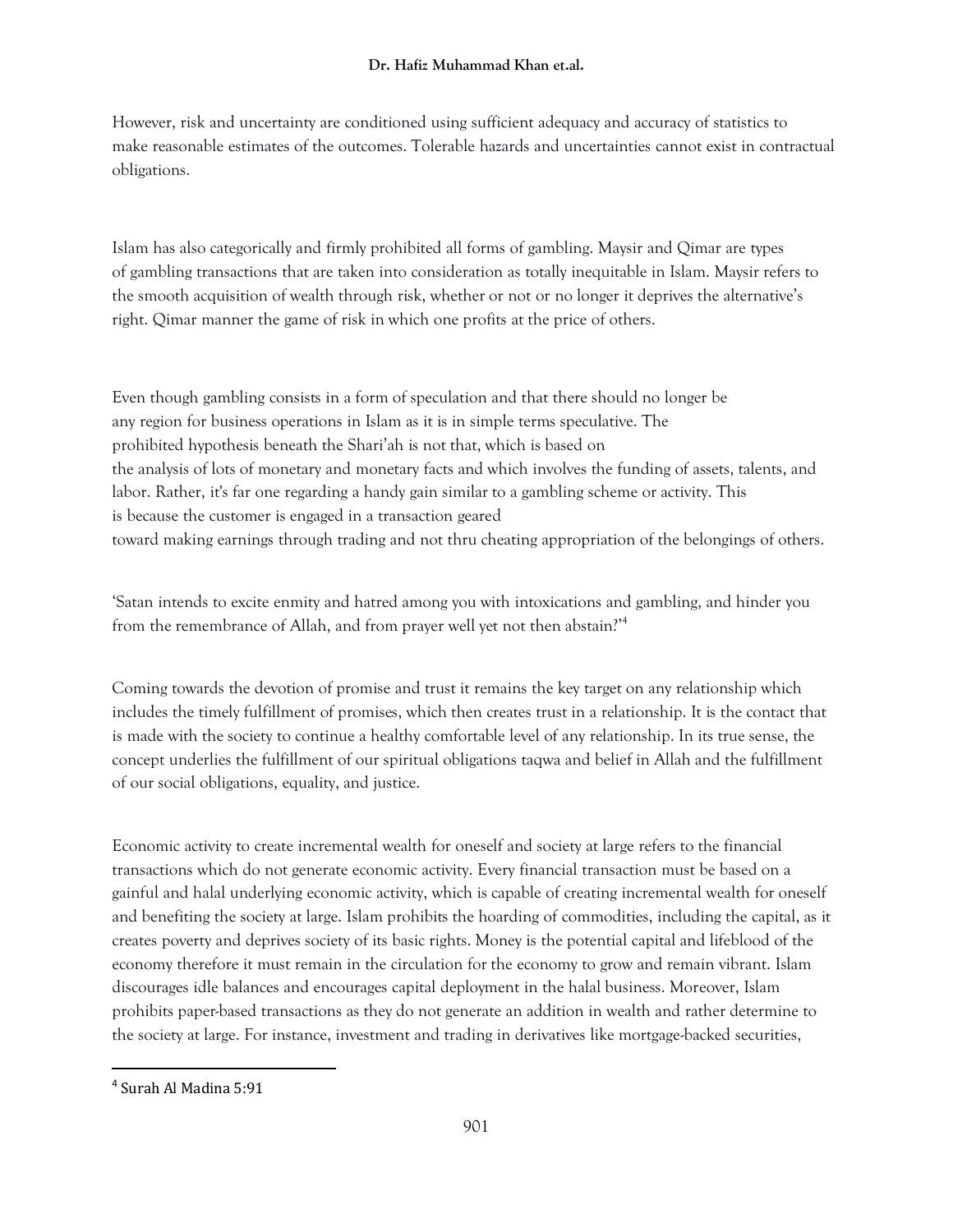collateralized loan and debt obligations, credit default swaps.

Last but not the least lawful wealth accumulation can be acquired in two ways it may be earned through the use of land, labor and capital or it may be acquired through legal modes of transfer, such as inheritance, gift or bequest. The laws of inheritance have been discussed in detail in the Quran. Islam also refrains from wealth accumulation through illegal means such as corruption in public and private sectors, violating the rights of widows & orphans and exploiting the weak and poor.

After the main the discussion of key components of the Economic System of Islam now let's return to the history of Islam where the origin of the Islamic Economy lies under the leadership of the four Caliphs of Islam that used their special pearls of wisdom and setup excellent economic policies for their people giving them comfort and reliability. To start we will talk about Hazard Abu Bakr who was the first caliph. The first thing that counts the most in all the reign of four of the Caliphs was social justice. Abu Bakr was very particular that due to all the members of the community without fear or favor according to the injunctions of Islam. At the time of the assumptions of office as Caliph he declared

*'The weak among you shall be strong within me till God willing his rights have been vindicated and the strong among you shall be weak with me till, if the Lord wills, I have taken what is due from him'*

Abu Bakr strictly followed this policy and administered even-handed justice. As a result of this policy, society came to be established in Medina, which was practically litigation free. Then comes the simplicity Abu Bakr took pains to ensure that the people led simple lives to form ostentation, as he led a simple life fowling the footsteps of the Holy Prophet. Egalitarian society. Abu Bakr took pains to build an egalitarian society in which there was no distinction between the high and the low. He said

*'None should look down upon any Muslim for in the eyes of Allah even an inferior Muslims is great'*

It was suggested to him that the spoils of the war should be distributed according to the status of people. It was the endeavor of Abu Bakr that all those who were destitute were provided maintenance as state expenses.

A story is told of blind women who lived in the suburb of Medina who had no one to support her. Abu Bakr visited her every day and looked after her needs. Abu Bakr was always there to relieve the distress. Islam revolutionized social life in Arabia. The Holy Prophet (P.B.U.H) set the pattern for Islamic society, and the Abu Bakr to follow in the footsteps of master and promote the social values of Islam. Abu Bakr was the embodied of all the social values for which Islam stood, Islam stood for petty, and by all accounts, Abu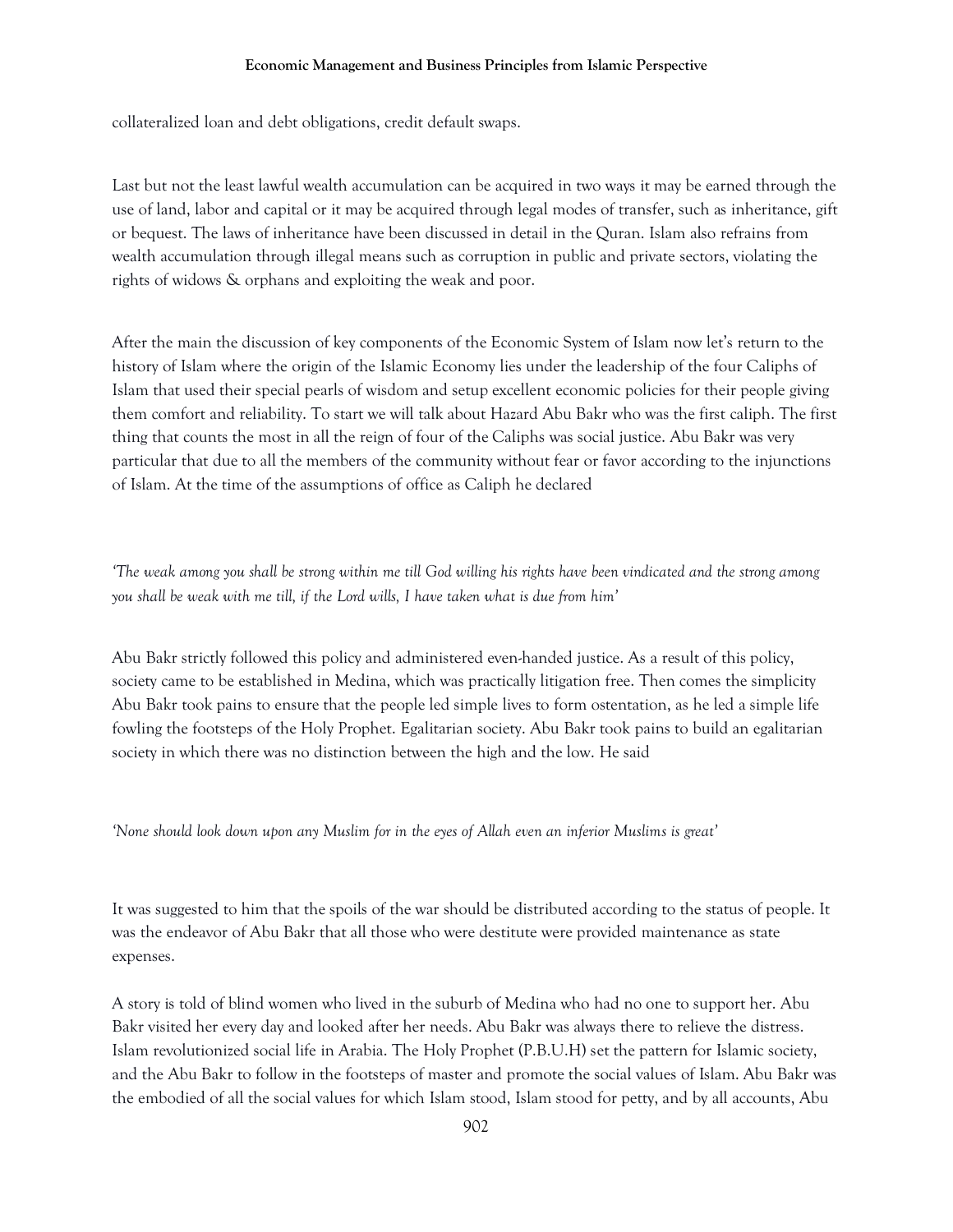Bakr led a pious life.

He led the prayers in the mosque. All the Muslims in Medina gathered for prayers in the mosque five times a day. Abu Bakr steps to ensure that was no lapse in the matter of the observance of the injunctions of Islam.

After the reign, it was the time for Hazrat Umar to take over the kingdom and set the economic reforms leading Hazrat Abu Bakr. Umar had placed restraints on the economic activities of people. He had placed restrictions on the trading activities of the Qureshi. Umar had placed a ban on the sale of lands in conquered territories. The first step that he took was the foreign policy during its development to manage all the aspects of entry Umar country he leads, among other things Alms, Fai, Ghanimah, Jizya, Kharaj, and Usyur. Zakat is charity if we borrow the terminology of Islam, issued a property with specific Qadar, which is given to those who deserve it, with certain conditions. Zakat is one of the pillars of Islam and it is obligatory for every person for enough conditions. Indeed, zakat can purify man of avarice and the love of extravagance to the property and is capable of nourishing properties of goodness in the human heart and expand their possessions. Zakat applies to Muslims and is required in the second year Hajji.

Ghanimah is the booty in the property confiscated form the Muslims of the army of infields with the warpath. Ghanimah the things seized by the Muslims from the infield army, land, prisoners of war men, women, children. The division of booty is divided into three. Kharaj tax is required by the head of state to the people who agreed with the state protection. Tax on land that must be issued considering the following conditions

The earth that their owners had converted to Islam, which is a kind of soil or earth is valid to belong to their owners.

- 1. Earth peace, that every earth convent of peace with Muslim countries so that they remain his property. Umar did not reduce the tax and added that he also believes that tax was likened to the tribute, so when the owners converted to Islam they are not subject to tax or tribute again.
- 2. Conquered Earth, the Earth's population was conquered by the sharp sword and the land is not distributed to those who are entitled to the booty, but the earth was still his. He never let the earth and not distributed to Muslims he set the earth remains the property of those who inhabit.

Al-jizyah is mentioned in the Qur'an. The word comes from the Arabic root jaza, meaning, to compensate. In this case, it is a compensation for the security and protection that the non-Muslims have in the Islamic state without fighting for the defense of the country. Historically, the non-Muslims had to pay the jizyah on two grounds: for his or her exemption from the responsibility to combat Muslim wars and for exemption from zakah. Conversion of a person to Islam freed him from the duty to pay the jizyah however subjected him to jihad and zakah. There were one of a kind practices and prices when it comes to jizyah determined within the light of the treaty with the non-Muslims or the way they became topics of the Islamic state. It is obvious from ahad With that originally, the charges of jizyah were appreciably lower than zakah at the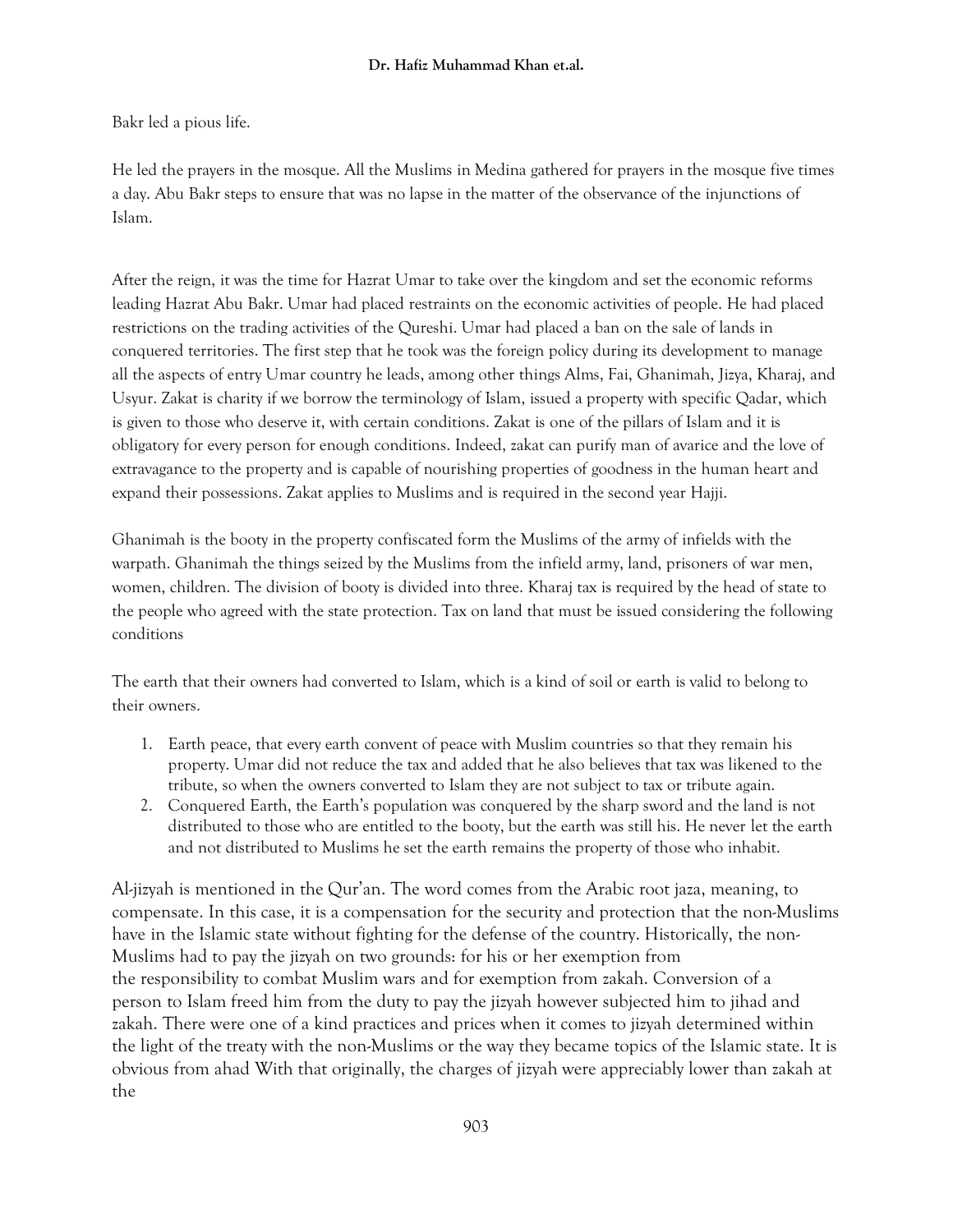Muslims. Women, childrenn, old people, the poor, disabled and religious leaders have been exempt. Similarly, those non-Muslims who opted to serve in the Muslim army were additionally exempt. Where the jizyah become levied as a fixed quantity, the phrases kharaj and jizyah were undifferentiated. But as soon as kharaj came to intend land tax and stood in location of 'ushr, jizyah become levied besides and this represented a tax in lieu of jihad. In the previous case, the kharaj supposed jizyah in general, but within the latter case, the kharaj really supposed land tax; this is to say, that part of the jizyah which was called kharaj or the assessment on the produce of the land. Kharaj became levied in step with the sort of land. For example, in Sawad there had been three classes of land tax or kharaj: (i) land tax primarily based on the measured acreage (al-kharaj ala masahah al-'ard); (ii) the land tax based totally on a percentagee of the yearly harvest (al-kharaj 'ala al-muqasamah); and (iii) the fixed amount of money (al-kharaj 'ala muqa'tah).

"Fight those who do not believe in Allah or in the Last Day and who do not consider unlawful what Allah and His Messenger have made unlawful and who do not adopt the religion of truth from those who were given the Scripture - [fight] until they give the jizyah willingly while they are humbled. *" 5*

**Usyur is taken by the country of merchants who passed through his country it also termed as customs. Usyur the taxes imposed on merchandise that goes into the Islamic state or come from Muslim countries themselves.**

**"O Believers! expend in Allah's way the best portion of the wealth you have earned and of what We have produced for you from the earth." <sup>6</sup>**

*"and give away Allah's due at the harvest time." 7*

Baitul Mal is the forerunner of the bank financial institutions Umar was still carrying out Baitul Mal the system already established at the time of Abu Bakr. Umar has made a tremendous breakthrough, for example, employment of civil servants, salaries Islamic government soldiers, pensioners in another role. The after the developments in the reign of Hazrat Uthman came. The economic reforms Uthman had a far-

 $\overline{a}$ 5 (9:29)

<sup>6</sup> (2: 267)

 $(6:141)$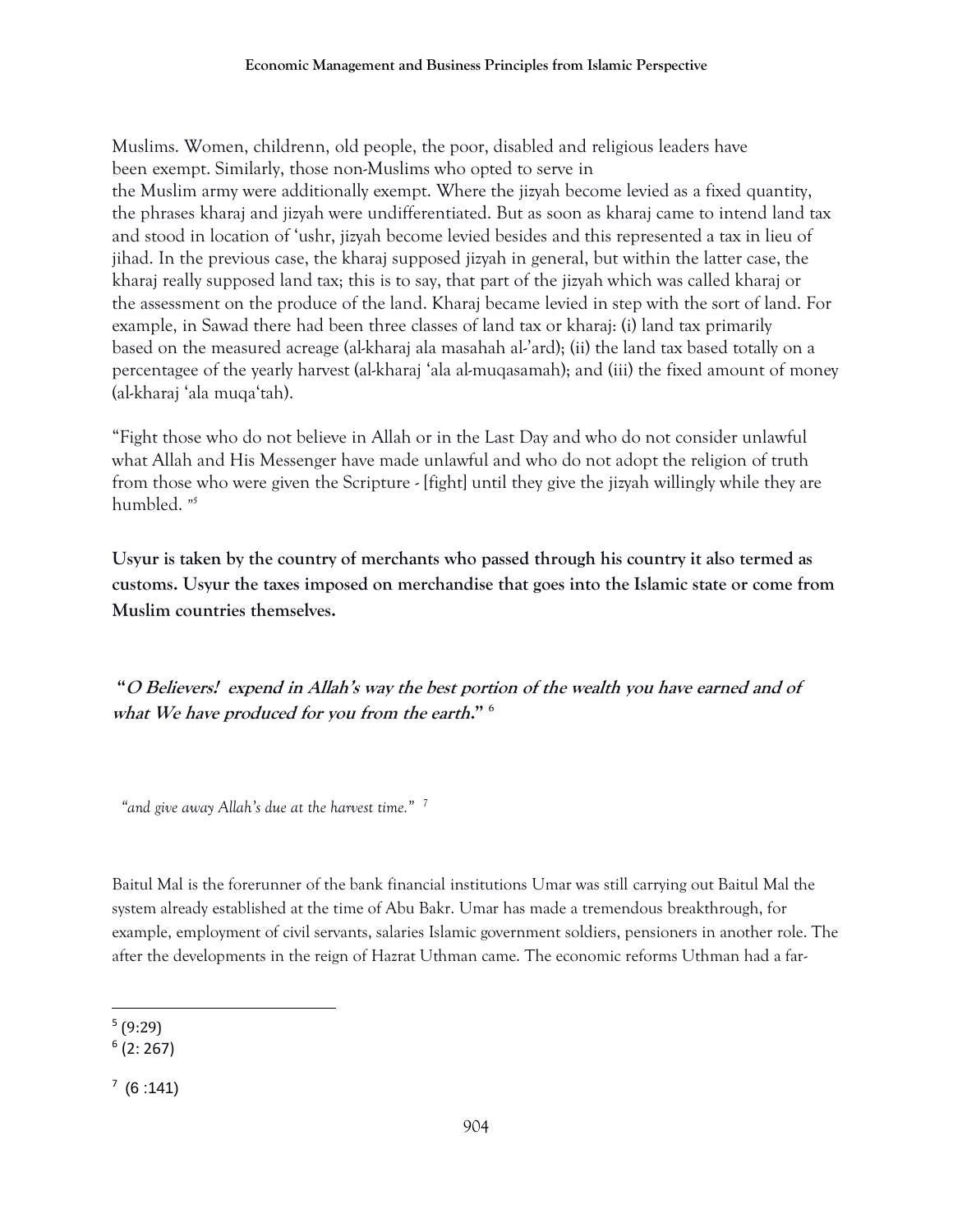#### **Dr. Hafiz Muhammad Khan et.al.**

reaching effect. The Qureshi, the shrewd businessman as they were, took full advantage of the liberal policies of Uthman.

During the time Uthman most of the campaigns grew very rich. Brisk building activity took place in the medina. Many Palatial buildings grew in the city. The economic policies convinced public repercussions. Economic power came into concentrated in the hands of a small group.

That led to a gulf between haves and have-nots. Uthman had to face monopolized economic power, this led to an imbalance in Islamic society. At last, came the Hazrat Ali and Economic reforms. He was a selfless advisor who is multifarious. Hazrat Ali proposed smooth administration

- 1. Army personal who defend the cause of God
- 2. Secretaries of the state that issue general special orders on the direction of Caliph
- 3. Judges and megastars who administer justice
- 4. Officers maintaining law and order
- 5. Common men, but Muslims and non-Muslims who pay taxes
- 6. Professionals and artisan
- 7. Poor and have-nots

# **RECCOMNDATIONS**

The preconditions are as fowling

The protection, the efficiently, classification, mandates, disregards, do and don't. To my way of thinking the recommendations can be that Islam is the sole religion that gives us the entire solutions to all sorts of problems of Economic problem and welfare. As the Quran is the complete guide and it teaches us the accurate meaning of justice and equality in its true meaning. The readers must get a compete for insight that the person who is to follow the footsteps of the Prophet and his Sunnah must definitely succeed in this world and the world hereafter as is the only key to the Jinnah. The polices that were made in the ears of the four Caliphs were strong enough to administrate justice and to fully finish the greed and selflessness of a human at its best.

The finals recommendation of this research can be that Islam is the complete code of life and well remain the jubilant as far as the world will continue to grow as being the Muslim Ummah we must intensely observe the tiniest points of the basic principles that were conducted in the past due to which the reigns of the Caliphs and the kings have been successful by all means with nation giving them heartfelt prayers as there remained no difference between the rich and the poor and the economy of the specific system flourished. It became an example itself and was the best to be observed that became the backbone of the Islamic Economic Foundation.

We must develop a proper system in accordance with the Islamic values in the light of Quran & Sunnah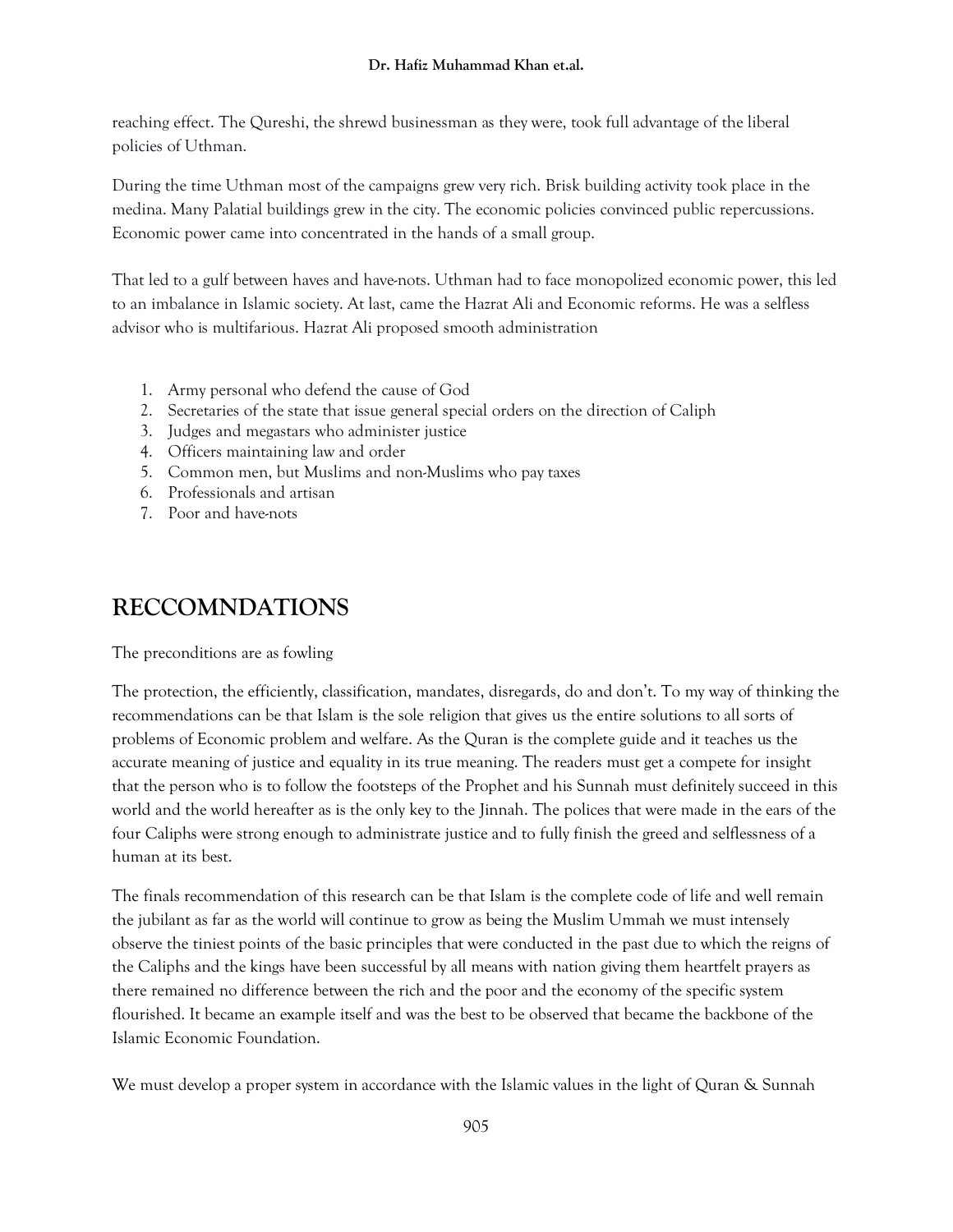which would be exemplary for all other non-Islamic system because that system would eventually help the society. The current man-made system has a lot of flaws which has created two different classes of the elite & the poor, the difference between the groups keeps on increasing with the passage of time. This promotes hate & differences among people which is against the teaching of Islam. The economic system should promote peace & harmony among people instead of hate.

Formation of zakat & usher departments that observe the proper enforcement of these two principles in the state. The state should ensure the proper distribution of zakat to the needy people.

Formation of nonprofit organization that provide people Qarze-e-Hasna that would eventually boost the economic activity in the state & will bring peace & prosperity among the people .

Summing up the commendation, as a matter of fact, if the polices and the reforms are conducted and applied to today's Muslim world economy will make a tremendous effect on the specular governments. At the individual levels what we can do as a person is to recognize the needs and wants to minimize extravagant gates of living, maximizing the limit of the workforce then skipping the relaxation period. As resources are limited, we must keep a batter check and make our environment a batter place to live. The slogan must be which should be for the people, by the people, of the people having equal rights that they deserve. The ways of socio-economic development convert people into natation. Living batter life in peace and harmony.

# **CONCLUTION**

In the conclusion summing up all the ideas it should be kept in mind that treasure belongs to God and man is Caliph of property and tired with economic theology Sharia and Moral, there must be a complete balance between spirituality and materialism and keeping in view the Islamic economic interests creating balancing between individuals and creating interest. The easy solutions are finance should be tied to real transactions as finance always serves as the real economy. Returning of finance should be paired with wealth creation and address debate creation form the start plus eliminated debate and debate relief. Moreover, many Muslim communities are affected by the immigrants in older age, new graduates not finding work, new students paying more for college and borrow at a higher interest rate. The government should cut back on services and hiring while banks restrict lending. Bailouts of financial sectors and the failure of the real productive economy. Muslims are vested in the financial sector and are part of the problem. After all this, as my point of viewing the conclusion, it should be solely be based on the guidance that is taught by our prophet and the four Caliphs. The easy way to conclude is to hope that the Muslim doesn't fall back to peruse the guidelines that are provided by the holy book and Sunnah of the prophet and succeed in each step that we are ought to do and must be answerable to all the questions on the final day.

### **Bibliography**